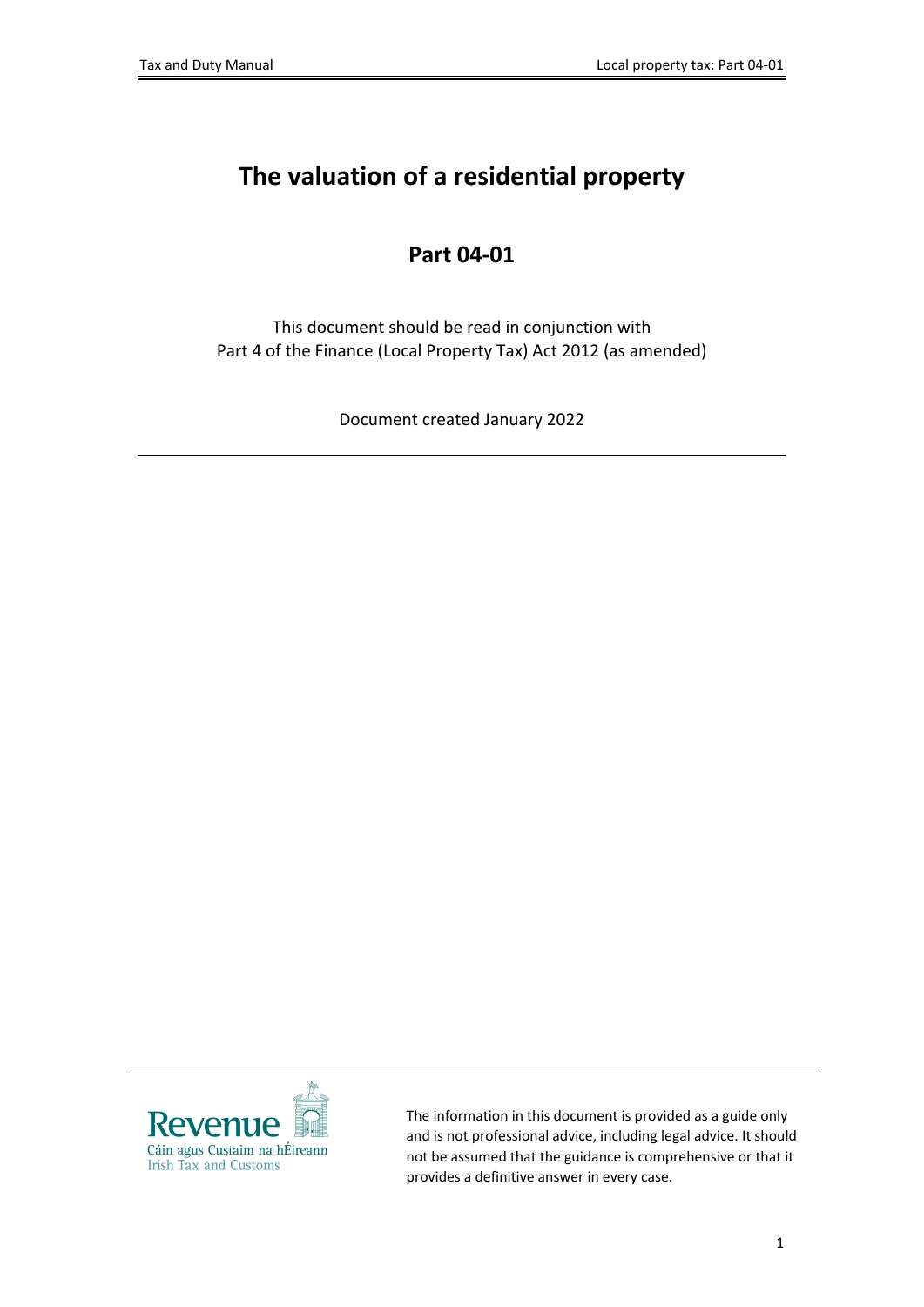### **Table of Contents**

| $\mathbf{1}$   |                                                                   |
|----------------|-------------------------------------------------------------------|
| $\overline{2}$ |                                                                   |
| 3              |                                                                   |
| 4              |                                                                   |
| 4.1            |                                                                   |
| 4.2            |                                                                   |
| 4.3            |                                                                   |
| 4.4            |                                                                   |
| 4.5            |                                                                   |
| 5              |                                                                   |
| 5.1            | Local authority and approved housing body valuations13            |
| 5.2            | Properties adapted for occupation by a person with a disability13 |
| 6              |                                                                   |
| 7              |                                                                   |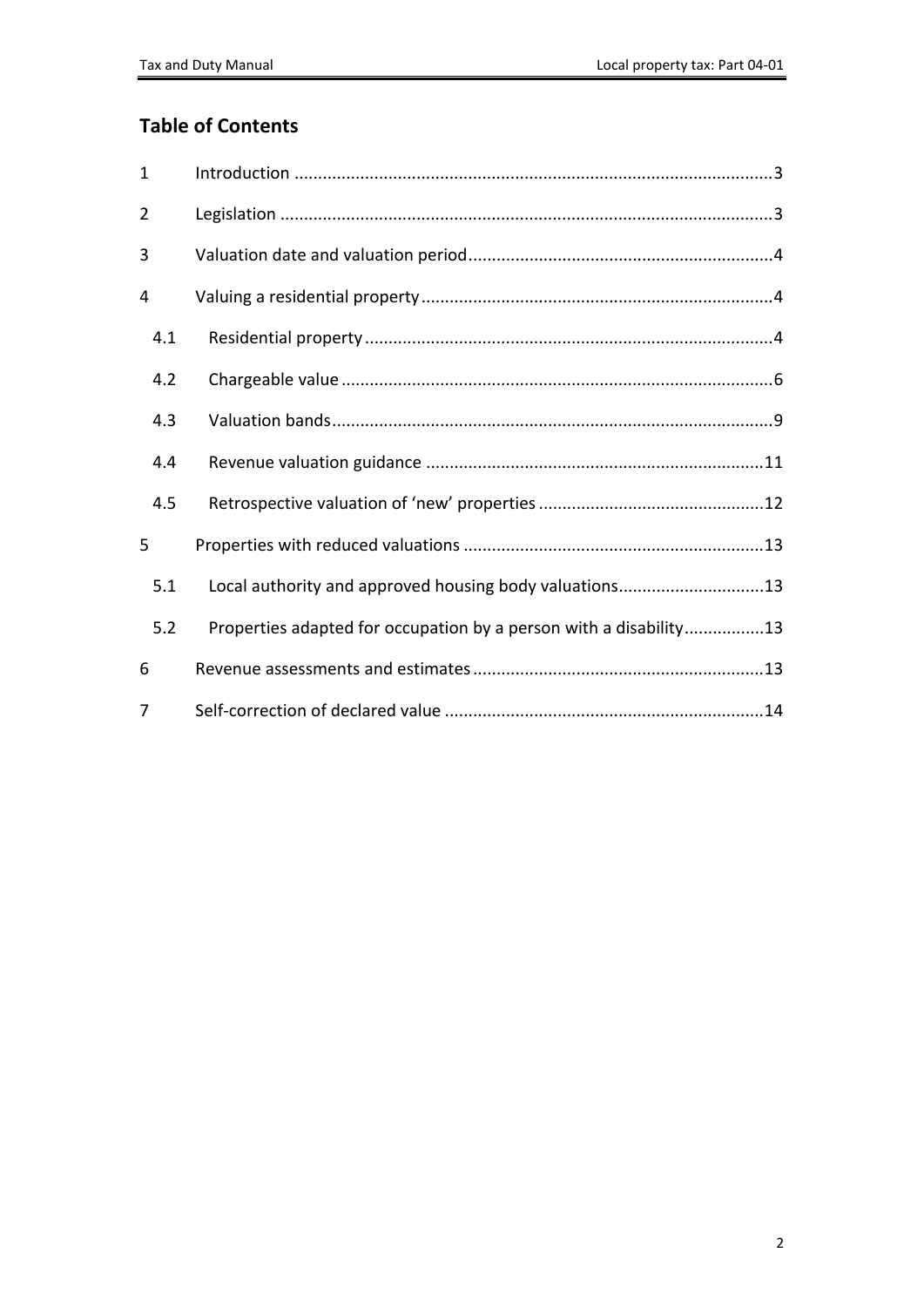## <span id="page-2-0"></span>1 Introduction

Local property tax (LPT) is charged on the market value of a residential property. A system of self-assessment means that it is up to the liable person (usually the property owner) in the first instance to value his or her property and to declare that value to Revenue.

A property is valued by reference to a particular date, known as the valuation date, which value then determines the LPT to be paid for a number of years. A property that becomes a "residential property" (as defined) in the period between two valuation dates is retrospectively valued by reference to the preceding valuation date as if it had been a residential property on that date.

It is important to be aware of what constitutes a residential property for LPT purposes as issues may arise as to whether a property is to be valued as a residential property, the way in which certain properties are to be valued and the components of a property that are to be valued. These matters are set out in detail in Tax and Duty Manual (TDM) [Part](https://www.revenue.ie/en/tax-professionals/tdm/local-property-tax/part-01/01-01.pdf) [01-01](https://www.revenue.ie/en/tax-professionals/tdm/local-property-tax/part-01/01-01.pdf) "Meaning of a "residential property"".

## <span id="page-2-1"></span>2 Legislation

Section 2 contains some important definitions. **"chargeable value"** , in relation to a relevant residential property, means " **the price which the unencumbered fee simple of the property might reasonably be expected to fetch on a sale in the open market were that property to be sold on the valuation date in such manner and subject to such conditions as might reasonably be calculated to obtain for the vendor the best price for the property and with the benefit of any easement necessary to afford the same access to the property as would have existed prior to that sale.**". This definition is examined in detail in [section](#page-5-0) [4.2](#page-5-0) below.

**"valuation date"** and **" valuation period"**, as specified by section 2, are to be construed in accordance with [section](https://revisedacts.lawreform.ie/eli/2012/act/52/section/2/revised/en/html) [13\(1\)](https://revisedacts.lawreform.ie/eli/2012/act/52/section/2/revised/en/html) [and](https://revisedacts.lawreform.ie/eli/2012/act/52/section/2/revised/en/html) [\(1A\),](https://revisedacts.lawreform.ie/eli/2012/act/52/section/2/revised/en/html) [respectively.](https://revisedacts.lawreform.ie/eli/2012/act/52/section/2/revised/en/html) [I](https://revisedacts.lawreform.ie/eli/2012/act/52/section/2/revised/en/html)n accordance with section 13(1), the valuation date is the date by reference to which the chargeable value of a residential property is to be established. Section 13(1A) and (2) provide for the valuation period and the specific valuation dates that relate to the valuation period. Section 13(3) allows the Minister for Finance to make an Order to vary a valuation date from that specified in subsection (2). These matters are examined in detail in [section](#page-3-0) [3](#page-3-0) below.

Section 13A, introduced by the Finance (Local Property Tax) (Amendment) Act 2021 (section 20(b)), provides for the retrospective valuation, by reference to the preceding valuation date, of a residential property that becomes such a property after that valuation date. See [section](#page-11-0) [4.5](#page-11-0) below.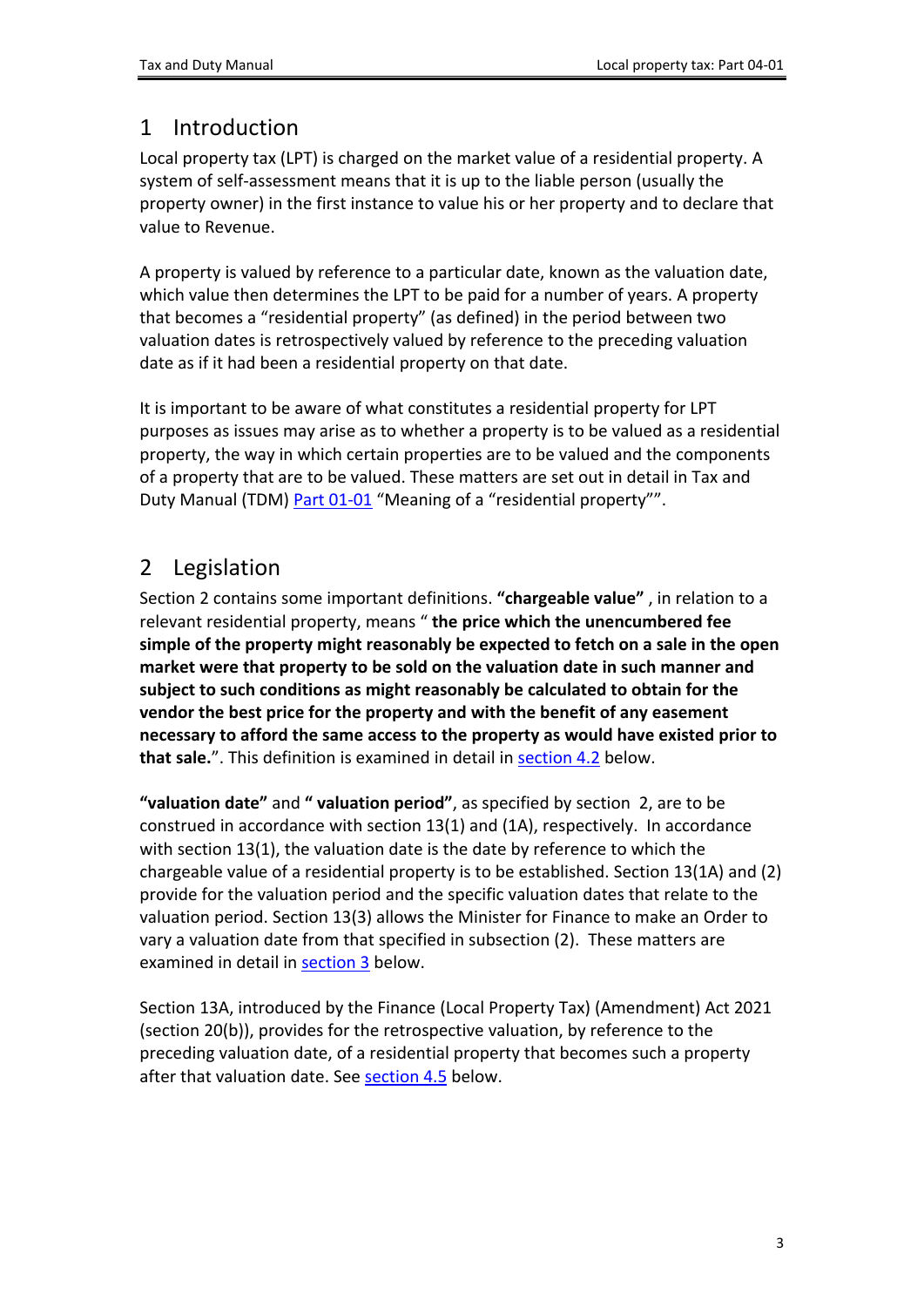# <span id="page-3-0"></span>3 Valuation date and valuation period

The valuation date is the date by reference to which the chargeable value of a residential property is to be established and the valuation period is the range of years to which a valuation date relates.<sup>1</sup> The value established by reference to a particular valuation date is the value that determines the LPT payable for each year in a valuation period.<sup>2</sup> The first valuation date was 1 May 2013 which related to the valuation period 2013 to 2021. The second valuation date was 1 November 2021 which relates to the valuation period 2022 to 2025.

The 1 May 2013 valuation date was originally intended to relate to the valuation period 2013 to 2016. After the initial 3 ½ year valuation period (commencing 1 July 2013), it was intended that subsequent valuation periods would comprise 3 years. The subsequent ongoing valuation date was to be 1 November in the year preceding the valuation period, the first of which was to be 1 November 2016 for the valuation period 2017 to 2019. However, the Finance (Local Property Tax) (Amendment) Act 2015 extended the first valuation period to include the years 2017, 2018 and 2019. Subsequently, a Ministerial Order (S.I. 166/2019, dated 18 April 2019) further extended the first valuation period to include the year 2020. A second Ministerial Order (S.I. 458/2020, dated 27 October 2020) further extended the first valuation period to include the year 2021. The Finance (Local Property Tax) (Amendment) Act 2021 (section 20(a)) then increased the standard length of a valuation period from 3 years to 4 years with 1 November 2021 being specified as the second valuation date and relating to the 4-year valuation period 2022 to 2025. The third valuation date will be 1 November 2025 which will relate to the valuation period 2026 to 2029.

## <span id="page-3-1"></span>4 Valuing a residential property

The valuation process involves the following steps:

- $\bullet$  establish if a property is a residential property;
- establish the market value of a residential property by reference to a valuation date;
- $\bullet$  select the appropriate valuation band for property values lower than  $\epsilon$ 1.75m; and
- self-assess the value of a property on a return to be submitted to Revenue.

### <span id="page-3-2"></span>4.1 Residential property

TDM [Part](https://www.revenue.ie/en/tax-professionals/tdm/local-property-tax/part-01/01-01.pdf) [01-01](https://www.revenue.ie/en/tax-professionals/tdm/local-property-tax/part-01/01-01.pdf) "Meaning of a "residential property"" contains a detailed examination of what constitutes a residential property for LPT purposes. It also examines some of the valuation issues that may arise such as the presence of multiple residential properties within a single building or the inclusion of associated buildings and land with the residential property.

<sup>&</sup>lt;sup>1</sup> Section 13.

<sup>2</sup> Section 35.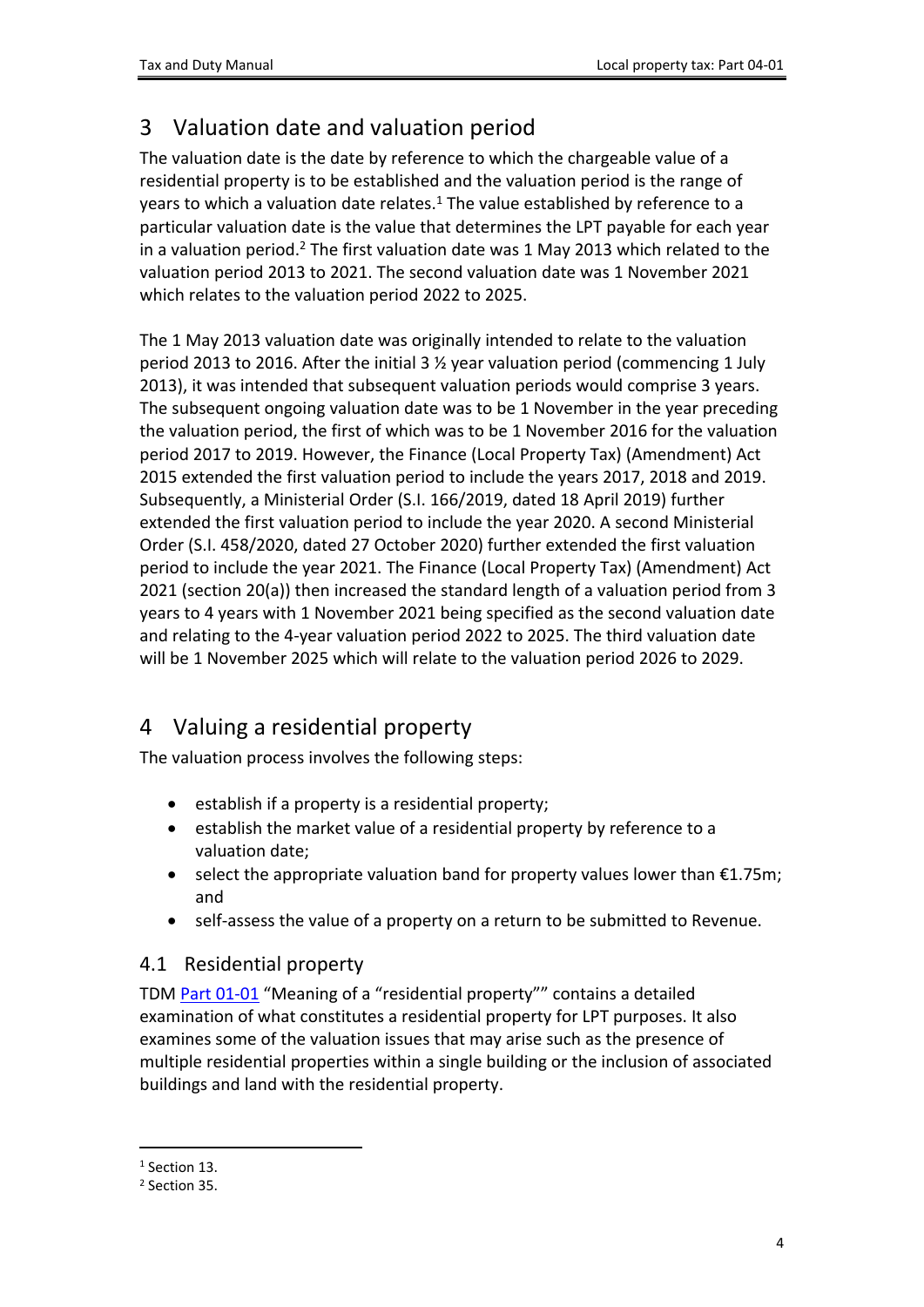Certain types of property are outside the scope of LPT and therefore not liable so do not have to be valued. The main category of 'non-liable' properties is properties that do not come within the definition of "residential property" in section 1. This encompasses buildings (or structures) that are not suitable for use as a dwelling. Examples of such a property would be a property that is in such a serious state of dereliction that it is uninhabitable or a property that is in the course of being built. Certain residential properties, although exempt from the payment of LPT, must nevertheless be valued. See TDM [Part](https://www.revenue.ie/en/tax-professionals/tdm/local-property-tax/part-02/02-01.pdf) [02-01](https://www.revenue.ie/en/tax-professionals/tdm/local-property-tax/part-02/02-01.pdf) "Exemptions" for a list of these exemptions. Two of the exemptions are for properties that have been damaged by pyrite or the use of defective concrete blocks in their construction. The value of a property that is in a poor state of repair on a valuation date, but not in such a poor state that it is uninhabitable, may reflect the poor state of repair. Similar valuation considerations apply to non-exempt properties whose value may otherwise be adversely affected; for example, by being prone to flooding.

#### **Example: lower valuation for second valuation period**

Ray valued his house at €450,000 on 1 May 2013 for the valuation period 2013 to 2021. Although his house suffered serious flood damage in March 2019, Ray continued to live there and was required to continue paying LPT based on his original 2013 pre-flooding valuation. Unlike his neighbours, he did not carry out any work to protect against future flooding. On 1 November 2021 (second valuation date), having become aware that his house was constructed on a flood plain and potentially prone to future flooding without the necessary protective work, he valued his house at €390,000 to reflect its reduced market value. Similar neighbouring houses that were not prone to flooding would have been valued at €560,000.

#### **Example: continued application of valuation following damage**

Aoife valued her house at €600,000 on 1 November 2021 for the valuation period 2022 to 2025. In October 2022 the house is damaged by fire to the extent that it becomes uninhabitable. Aoife has moved to alternative accommodation before 1 November 2022 and so is not treated as a liable person for the year 2023. However, if she had continued to live in the damaged house, she would be liable for LPT for the year 2023 based on the original valuation of €600,000. When refurbishing the house to a habitable standard during 2023, Aoife takes the opportunity to carry out additional work which increases the value of the house. She moves back into the refurbished house before 1 November 2023 and is therefore again liable for LPT for the year 2024. However, notwithstanding the improvements to the house, she will continue to pay LPT based on her 1 November 2021 valuation of €600,000.

Yards, gardens and other lands appurtenant to or usually enjoyed with a residential property as its garden or grounds are treated as part of a "residential property".<sup>3</sup> There is an upper limit of one acre (equivalent to 0.4047 hectares) on the area of the

<sup>&</sup>lt;sup>3</sup> Section 2A(3).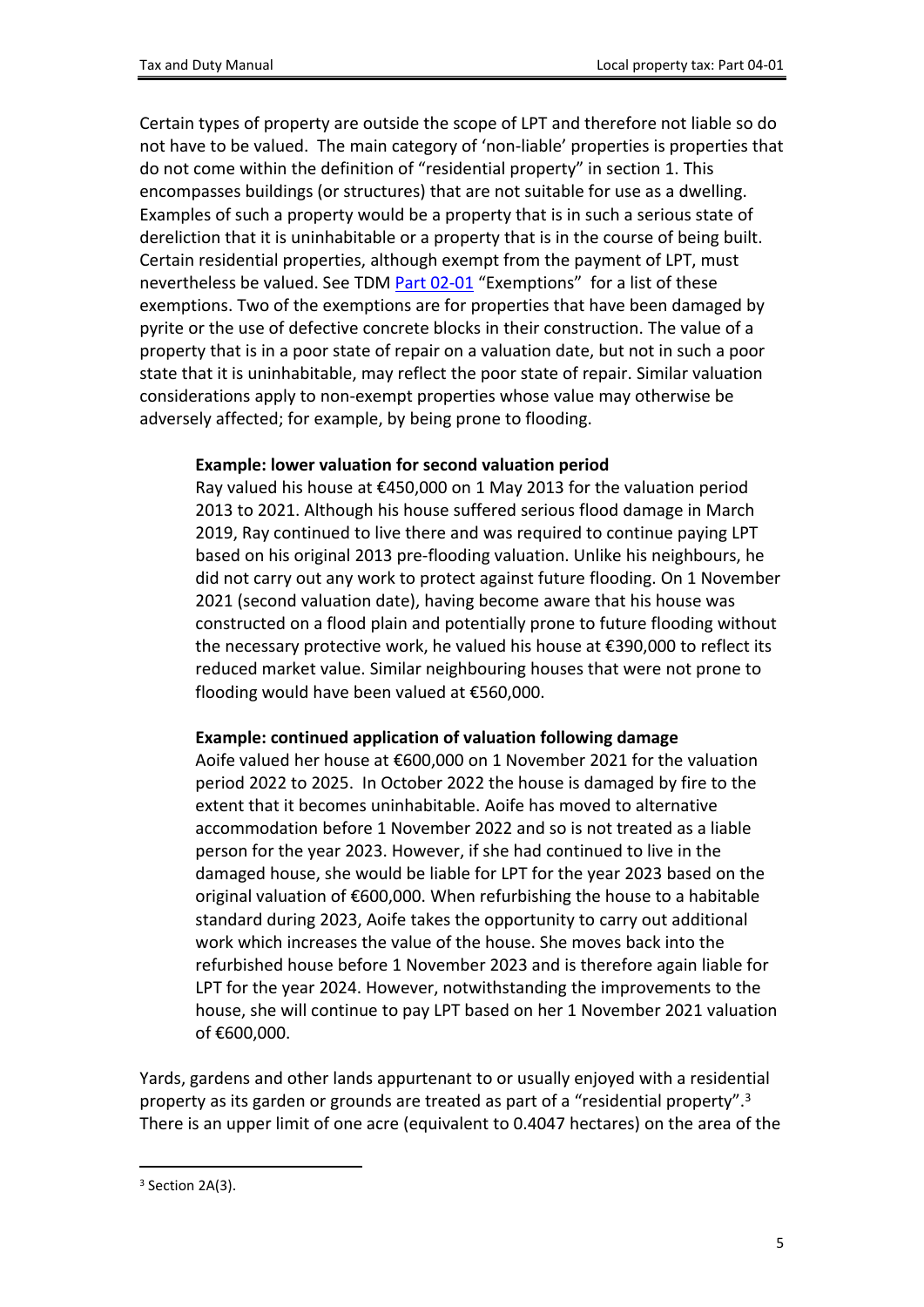appurtenant land that is treated as part of a residential property and that must be valued together with the dwelling.

Where this upper limit of one acre is exceeded, the part of the land that is to be valued as part of the residential property is the part that is the most suitable for enjoyment with the dwelling. This would typically be the land nearest to the dwelling that is used as its yard and/or garden. It would also typically be the more valuable part of the land.

### **Example: land exceeding one acre**

A person has a large period house with adjoining land of 5 acres. The longestablished garden occupies almost an acre and immediately surrounds the house, significantly enhancing its character, appeal and value. The remainder of the land is overgrown and subject to flooding and is clearly not the most suitable part of the land for enjoyment with the dwelling. If the person was allowed to value the house without the garden and, instead, include an acre of the land situated at the furthest remove from the house (and not even visible from the house!), the value for LPT purposes would be significantly reduced.

### <span id="page-5-0"></span>4.2 Chargeable value

The "chargeable value" of a residential property is essentially its market value. It is defined in section 1 as:

"**the price which the unencumbered fee simple of the property might reasonably be expected to fetch on a sale in the open market were that property to be sold on the valuation date in such manner and subject to such conditions as might reasonably be calculated to obtain for the vendor the best price for the property and with the benefit of any easement necessary to afford the same access to the property as would have existed prior to that sale.**"

This LPT meaning of 'market value' is similar to that used in relation to other taxes in the various taxes Acts.<sup>4</sup> In a sense, the definition is based on a hypothetical or notional sale of a property rather than an actual sale in that a particular type of interest in the property is to be valued whether the person required to value the property actually holds that interest or is in a position to sell the property on the open market.

There are a number of key components in this definition. These are:

- unencumbered fee simple of the property;
- sale on the open market: and

<sup>4</sup> For example: Taxes Consolidation Act 1997 ("market value" section 548 for capital gains tax and section 372AAA for capital allowances), Capital Acquisitions Tax Consolidation Act 2003 (section 1 "market value" and section 26(2)) and Stamp Duties Consolidation Act 1999 (section 19).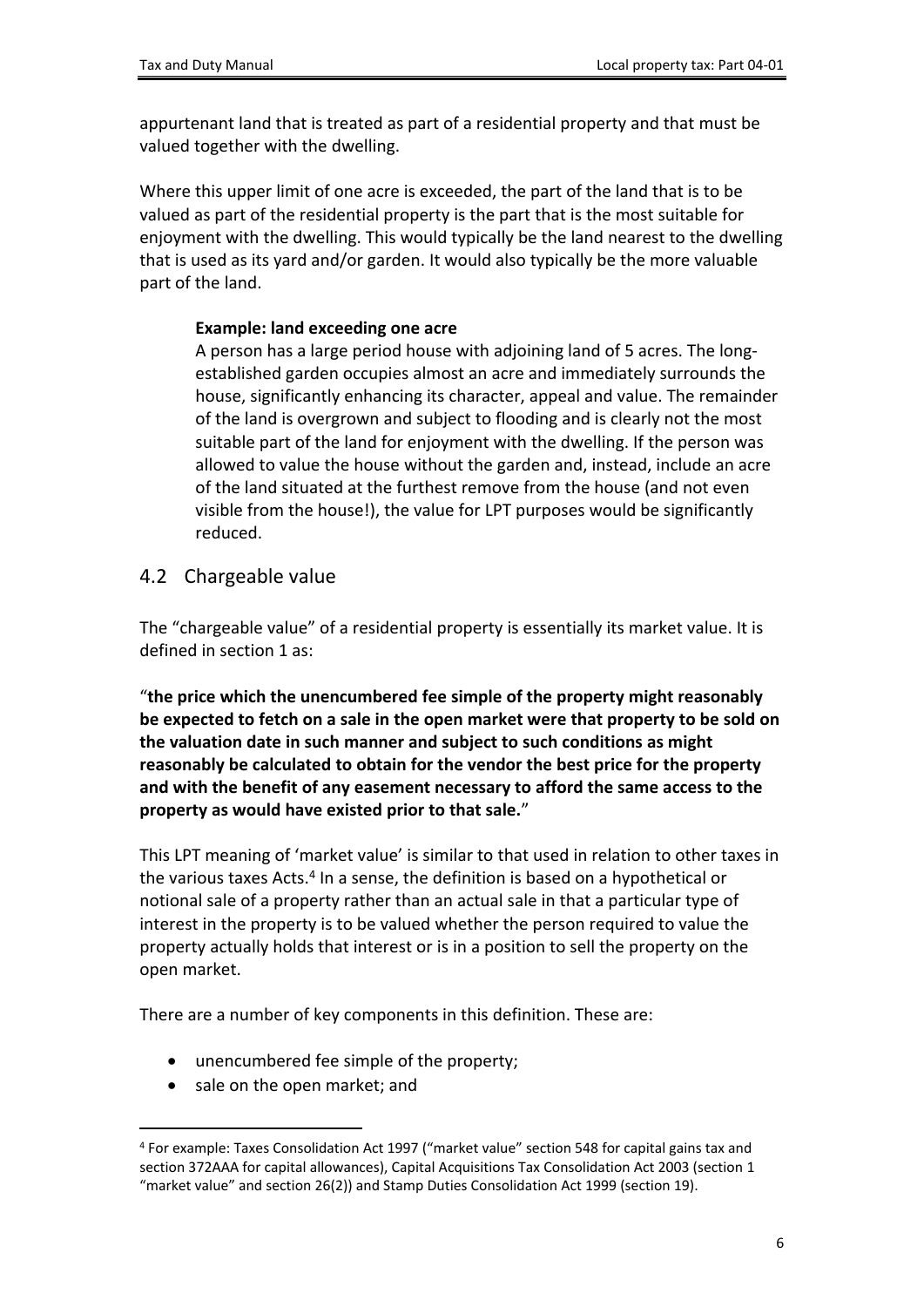benefit of easement necessary to afford access.

#### **Unencumbered fee simple of the property**

The fee simple estate in a property essentially equates to full ownership of the property. It is the largest possible freehold estate and it is fully assignable and inheritable. As this freehold interest is hypothetical or notional, it isn't relevant, for LPT purposes, that the liable person might not actually own the property. A person who is a liable person by virtue of a long leasehold interest in a property is required to value the property as if he or she held the freehold interest and was selling that interest.

Unencumbered ownership means ownership that is free from any conditions, legal obligations or debts such as a mortgage and that can be freely transferred to a third party. Any encumbrances are to be disregarded when valuing a property. Therefore, in relation to a mortgage, the value of a property is not reduced by any outstanding mortgage on the property. Although a property may be mortgage-free, there may be other types of encumbrance such as a restriction on when the property can be sold and who it can be sold to as happens with enurement conditions that can be imposed by a local authority when granting planning permission for a property.

#### **Example: leasehold property with encumbrances**

Leo's house was originally acquired under a 999-year lease subject to the payment of an annual ground rent. He has not paid any ground rent and has not taken any steps to exercise his right to buy out the ground rent. He has also taken out a substantial new mortgage on the house to carry out refurbishment work. Notwithstanding these encumbrances, he is required to value his house for LPT purposes as if owned the house and ignoring his mortgage debt.

#### **Sale on the open market**

As the requirement for a hypothetical or notional sale on the open market is commonly used in various jurisdictions for tax purposes where property is required to be valued, there is an established body of principles arising from judicial decisions about what constitutes such a sale. The relevant case law principles can be summarised as follows:

- The statutory definitions of market value are concerned with a hypothetical sale, not an actual sale. The impossibility of putting the property on the market at the time of establishing the open market value is irrelevant.
- It is irrelevant that a sale on the open market is not allowed and any restrictions on a free sale are ignored.
- A sale on the open market must be assumed and this may involve an assumption of the satisfaction of such conditions as would have to be satisfied to enable such a sale to take place. It may be necessary to assume the existence of a market where one does not exist.
- Both parties must be assumed to act prudently. A hypothetical sale in the open market cannot reasonably be envisaged except on the assumption that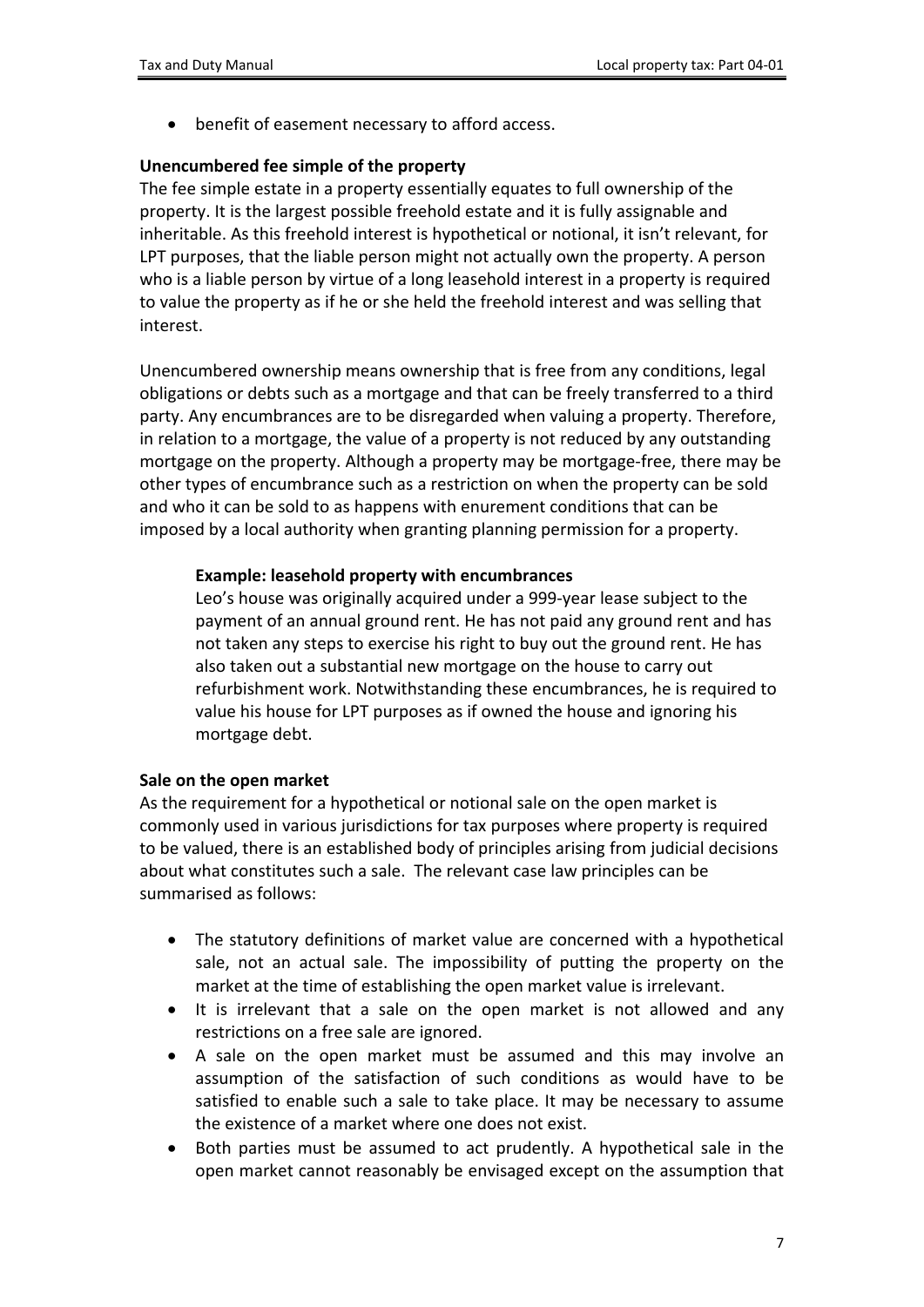a willing purchaser would be forthcoming at a price that a prudent willing vendor would reasonably accept; i.e. the purchaser would be prepared to make a 'sufficient' offer. This presupposes that a prudent purchaser has enquired into the relevant facts concerning the property.

 The market must be an open market in which property is offered for sale to the world at large so that all potential purchasers have an equal opportunity to make an offer as a result of its being openly known what it is that is being offered for sale. Mere private deals on a confidential basis are not the equivalent of open market transactions.

In line with these principles, Revenue takes the view that enurement conditions imposed by a local authority when granting planning permission for the construction of a property (in addition to being treated as an 'encumbrance') are to be ignored when valuing the completed property for LPT purposes. An enurement condition may impose a holding period for a specified number of years before a person can sell a property. It may also reduce the number of potential willing purchasers by restricting a sale of a property to those who satisfy criteria for having a sufficient connection with the particular area.

#### **Example: local authority enurement condition**

Caoimhe was able to get planning permission in 2018 for her house on the site of her family home on the basis that she had the required longstanding connection with the particular local authority area. However, a condition of the planning permission was that she could not sell the completed house for the following ten years. She would have liked to sell the house when she unexpectedly got a new job abroad three years later but could not do so without breaching the planning permission condition. However, she was required to value her house at its full market value on 1 November 2021 notwithstanding that she could not actually sell it and may have had to accept a much lower price if the planning permission conditions were breached.

#### **Benefit of easement necessary to afford access**

An easement that affords access to a property is essentially a right of way over a person's property that allows access to another property. The denial of a right of way would reduce the market value of the property that could no longer be accessed, or easily accessed. This provision is essentially an anti-avoidance provision aimed at connected persons who own adjacent properties. Without this provision, a person who does not own the land affording the right of way or access might argue that his or her property, on the open market, is less valuable as a purchaser would not necessarily have the same access to the property. The definition therefore requires a valuation based on the same right of way or access both before and after a sale.

#### **Example: access to house**

Dan, who is a farmer, build a house for his son Timmy on a site beside the family farmhouse. The new house was surrounded by the farm and had to be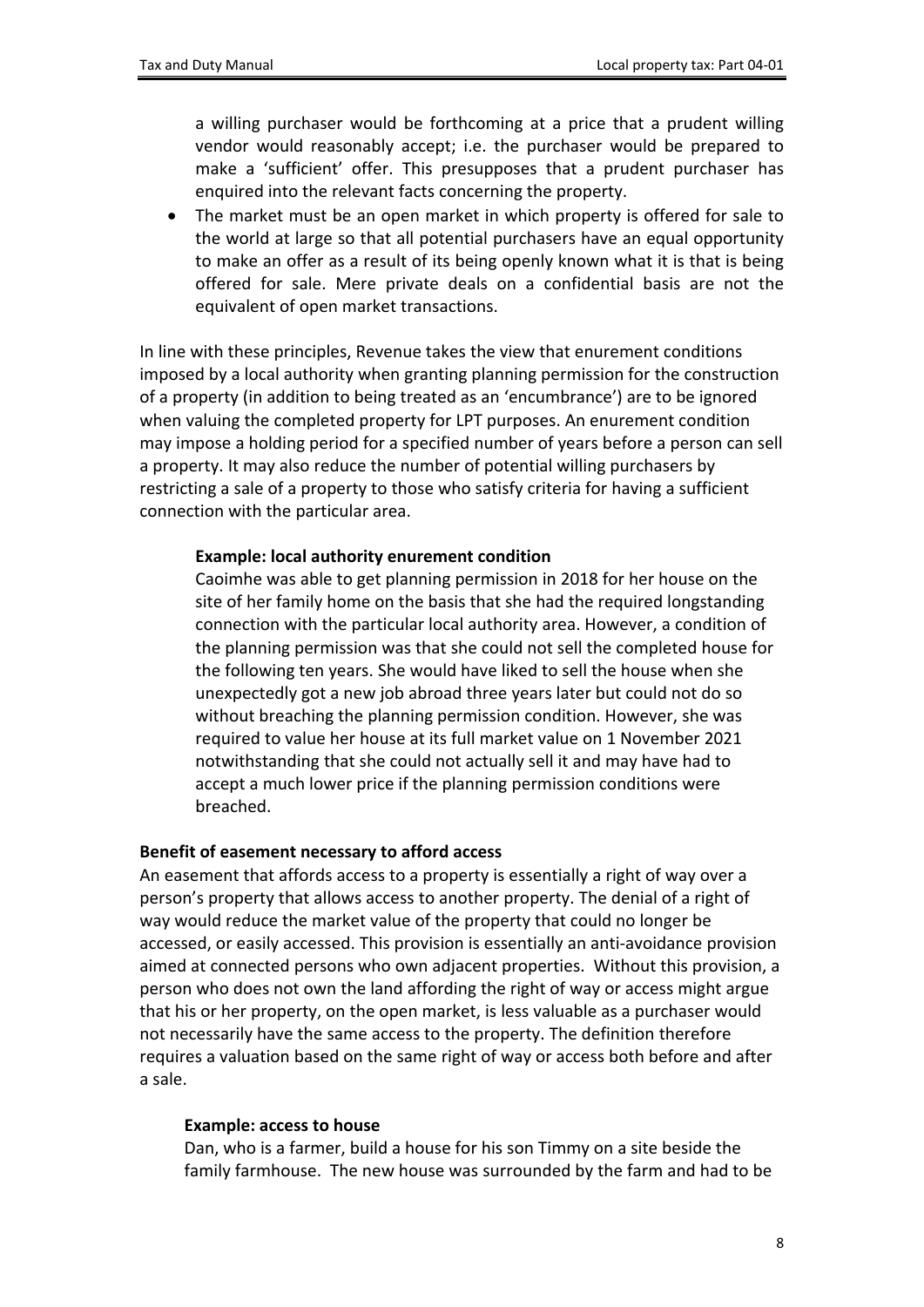accessed by way of the entrance driveway to the farmhouse through Dan's land. Timmy owns the house and must value it for LPT purposes based on its open market value as if the existing access would continue to be available if the house were to be sold. It isn't relevant that Dan would never agree to allow a non-family member to use the driveway to the farmhouse to access Timmy's house if it were to be sold or to allow alternative access through his land.

### <span id="page-8-0"></span>4.3 Valuation bands

The chargeable value established for a property, if below a specified limit, must be assigned to a valuation band. This is the band into which the chargeable value falls. Chargeable values are organised into 19 valuation bands up to a specified value. The LPT rate(s)<sup>5</sup> is generally applied to the midpoint value of each band. The LPT rate is applied to the actual chargeable values above the upper limit of the highest valuation band. Different banding and rate structures apply for the first and second valuation periods.

For the valuation period 2013 to 2021, the first valuation band is 0 to  $\epsilon$ 100,000 with each subsequent band up to €1m having a uniform width of €50,000. A single rate of 0.18% is applied to the midpoint value of each band. For properties valued above €1m, a rate of 0.18% is applied to the actual chargeable value up to €1m and the rate of 0.25% is applied to the balance of the actual chargeable value above  $\epsilon$ 1m.

For the valuation period 2022 to 2025, the first valuation band of 0 to €200,000 and the second band of €200,001 to €262,500 have fixed charges of €90 and €225, respectively. The remaining bands up to €1.75m have a uniform width of €87,500. For properties in bands 3-11, a midpoint rate of 0.1029% is applied. For properties in bands 12-19, midpoint rates of 0.1029% and 0.25% are applied to the first €1.05m and the balance over €1.05m, respectively. For properties valued above €1.75m, a rate of 0.1029% is applied to the actual chargeable value up to €1.05m, a rate of 0.25% is applied to the actual chargeable value between  $\epsilon$ 1.05m and  $\epsilon$ 1.75m and the rate of 0.3% is applied to the balance of the chargeable value above €1.75m.

| <b>VALUE</b><br><b>BAND</b> | 2013 to 2021<br>€  | 2022 to 2025<br>€  |
|-----------------------------|--------------------|--------------------|
|                             | 0 to 100,000       | 0 to 200,000       |
| $\mathcal{P}$               | 100,001 to 150,000 | 200,001 to 262,500 |
| ζ                           | 150,001 to 200,000 | 262,501 to 350,000 |

The banding structure for both valuation periods is set out in the table below.

<sup>5</sup> The LPT rates specified in section 4.3 are the 'basic' rates. These may be adjusted if a local authority decides to used its discretion to vary the basic rate in any year upwards or downwards by up to 15% (known as the 'local adjustment factor).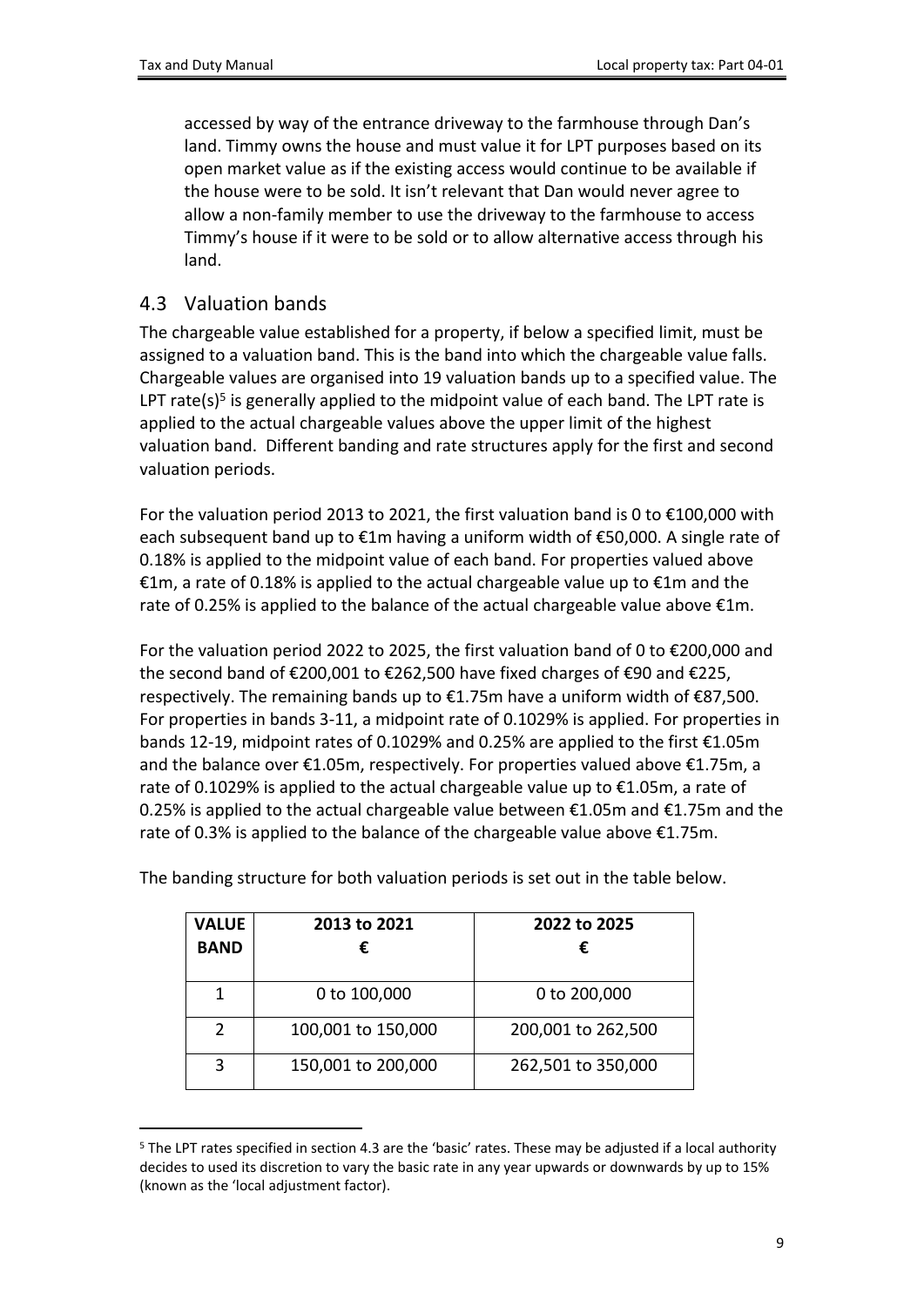| $\overline{4}$ | 200,001 to 250,000       | 350,001 to 437,500       |
|----------------|--------------------------|--------------------------|
| 5              | 250,001 to 300,000       | 437,501 to 525,000       |
| 6              | 300,001 to 350,000       | 525,001 to 612,500       |
| 7              | 350,001 to 400,000       | 612,501 to 700,000       |
| 8              | 400,001 to 450,000       | 700,001 to 787,500       |
| 9              | 450,001 to 500,000       | 787,501 to 875,000       |
| 10             | 500,001 to 550,000       | 875,001 to 962,500       |
| 11             | 550,001 to 600,000       | 962,501 to 1,050,000     |
| 12             | 600,001 to 650,000       | 1,050,001 to 1,137,500   |
| 13             | 650,001 to 700,000       | 1,137,501 to 1,225,000   |
| 14             | 700,001 to 750,000       | 1,225,001 to 1,312,500   |
| 15             | 750,001 to 800,000       | 1,312,501 to 1,400,000   |
| 16             | 800,001 to 850,000       | 1,400,001 to 1,487,500   |
| 17             | 850,001 to 900,000       | 1,487,501 to 1,575,000   |
| 18             | 900,001 to 950,000       | 1,575,001 to 1,662,500   |
| 19             | 950,001 to 1,000,000     | 1,662,501 to 1,750,000   |
|                | Above 1,000,000 - actual | Above 1,750,000 - actual |
|                | chargeable value         | chargeable value         |
|                |                          |                          |

To be chargeable to LPT, a property must come within the meaning of a "residential property" (see [section](#page-3-2) [4.1](#page-3-2) above) on a liability date (i.e. 1 November in each year). In the first instance, it is up to property owners to 'self-assess' as to whether their property comes within the meaning of a "residential property". In this selfassessment context, where a person does not consider that he or she is a liable person in relation to a residential property, there is no requirement to value the property or to file a return. However, should Revenue (or, on appeal, the Tax Appeals Commission) subsequently disagree with the person's view and determine that a property is a residential property, the outstanding LPT liability will be subject to interest on late payment from the original due date for payment (i.e. 1 January in each year) and possibly penalties for failing to file a return.<sup>6</sup> It would therefore be prudent for property owners to seek Revenue's opinion on a matter, particularly if they are uncertain about the position. See TDM [Part](https://www.revenue.ie/en/tax-professionals/tdm/local-property-tax/part-09/09-01.pdf) [09-01](https://www.revenue.ie/en/tax-professionals/tdm/local-property-tax/part-09/09-01.pdf)"Appeals" for details about how to request a Revenue determination about whether a person is a liable person.

<sup>6</sup> Section 146.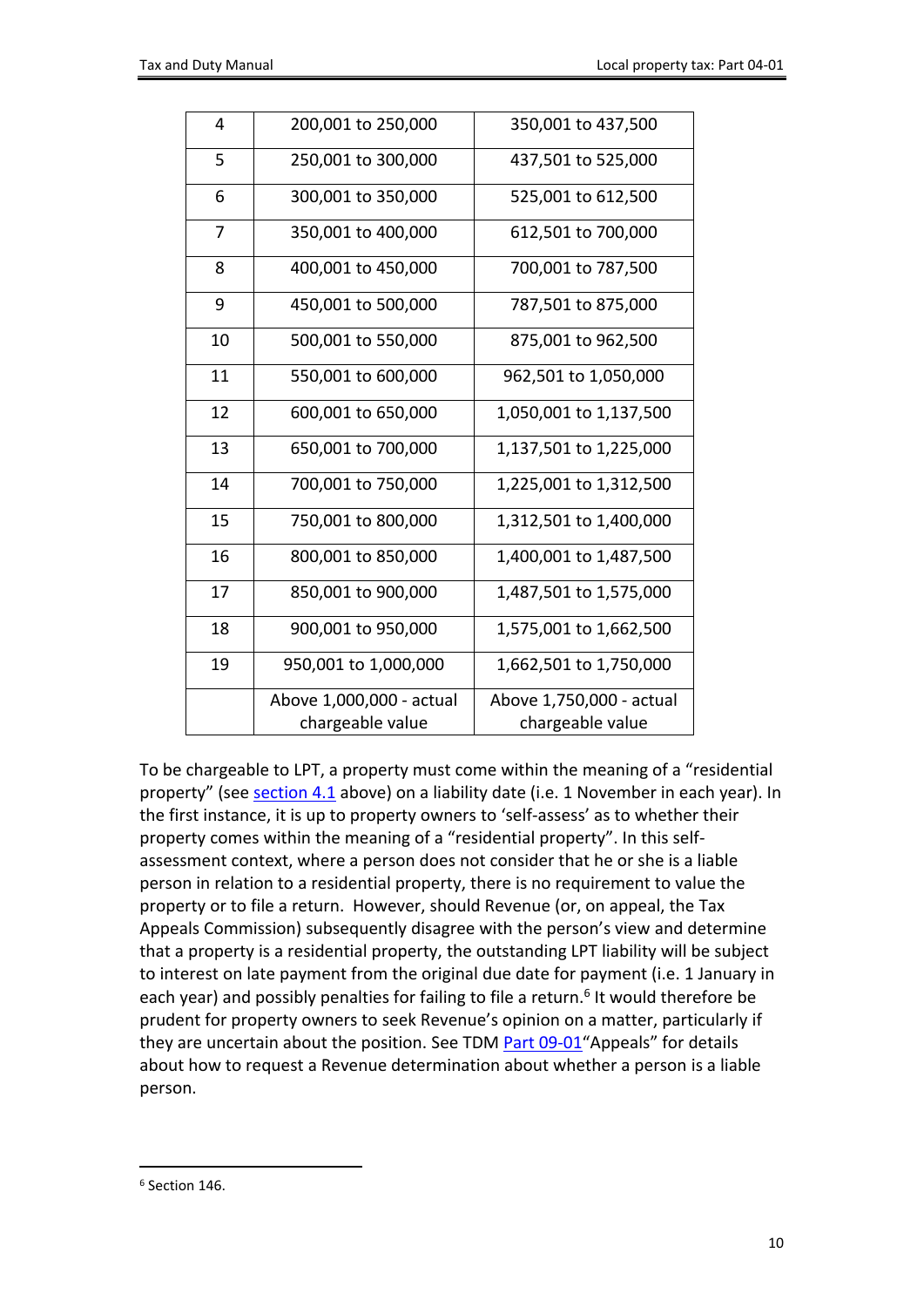Valuation is also to be done on a self-assessment basis. Property owners are best placed to determine the value of their own property and there are a number of information sources available to assist them in doing this. These include, for example:

- the **[Residential](https://www.propertypriceregister.ie/website/npsra/pprweb.nsf/PPR?OpenForm) [Property](https://www.propertypriceregister.ie/website/npsra/pprweb.nsf/PPR?OpenForm) [Price](https://www.propertypriceregister.ie/website/npsra/pprweb.nsf/PPR?OpenForm) [Register](https://www.propertypriceregister.ie/website/npsra/pprweb.nsf/PPR?OpenForm)**<sup>7</sup>;
- information from estate agents;
- commercial property sales websites such as [daft.ie](https://www.daft.ie/) or [myhome.ie](https://www.myhome.ie/);
- newspapers or other media sources.

In using these information sources, Revenue advises property owners to compare properties that are similar to their own property; for example, in type, approximate size and approximate age. They are also advised not to rely on one particular sale but to consider a group of relevant sales over recent periods. They should keep a note of the properties on which the value of their own property is based and the information source(s) used for this purpose.

Property owners may also obtain a professional valuation which should reflect the value of their property **as at the valuation date**, regardless of any events or developments affecting the value of the property after this date; for example, refurbishment work or damage to a property. Retrospective valuation also applies where a property is completed, or refurbished to a habitable standard, after the valuation date as set out in [section](#page-11-0) [4.5](#page-11-0) below. The professional valuer should provide documentation that includes the type, size and age of the property and the condition or state of repair of the property.

Property owners are advised to keep a copy of any information sources and supporting documentation that are used to determine the market value of their property in case of a subsequent Revenue review of their self-assessed valuation.

### <span id="page-10-0"></span>4.4 Revenue valuation guidance

Revenue has published guidance on its website [Valuing](https://www.revenue.ie/en/property/local-property-tax/valuing-your-property/index.aspx) [your](https://www.revenue.ie/en/property/local-property-tax/valuing-your-property/index.aspx) [property](https://www.revenue.ie/en/property/local-property-tax/valuing-your-property/index.aspx) [as](https://www.revenue.ie/en/property/local-property-tax/valuing-your-property/index.aspx) [at](https://www.revenue.ie/en/property/local-property-tax/valuing-your-property/index.aspx) [1](https://www.revenue.ie/en/property/local-property-tax/valuing-your-property/index.aspx) [November](https://www.revenue.ie/en/property/local-property-tax/valuing-your-property/index.aspx) [2021](https://www.revenue.ie/en/property/local-property-tax/valuing-your-property/index.aspx) to assist property owners in valuing their properties. This guidance includes an online interactive tool to access **average** property values in a particular area of the country. In 2013 the online guidance<sup>8</sup> gave average property values for the 3,440 electoral divisions in Ireland, with each division usually containing between 500 and 1,000 properties. The 2021 online guidance is based on the more granular 'Small Areas'<sup>9</sup>. There are about 18,600 Small Areas, often with 50 to 100 properties in each. As an average property price cannot be statistically calculated in a sufficiently robust way for about 25% of these Small Areas, the valuation guidance is, instead, based on the average for the local authority in which the Small Area is located.

<sup>7</sup> Register produced by the Property Services Regulatory Authority (PSRA). It includes date of sale, price and address of all residential properties sold since 1 January 2010, as declared to Revenue for stamp duty purposes.

<sup>8</sup> No longer available on Revenue's website.

<sup>&</sup>lt;sup>9</sup> Small Area Population Statistic 'SAPS' areas used by the CSO for the Census.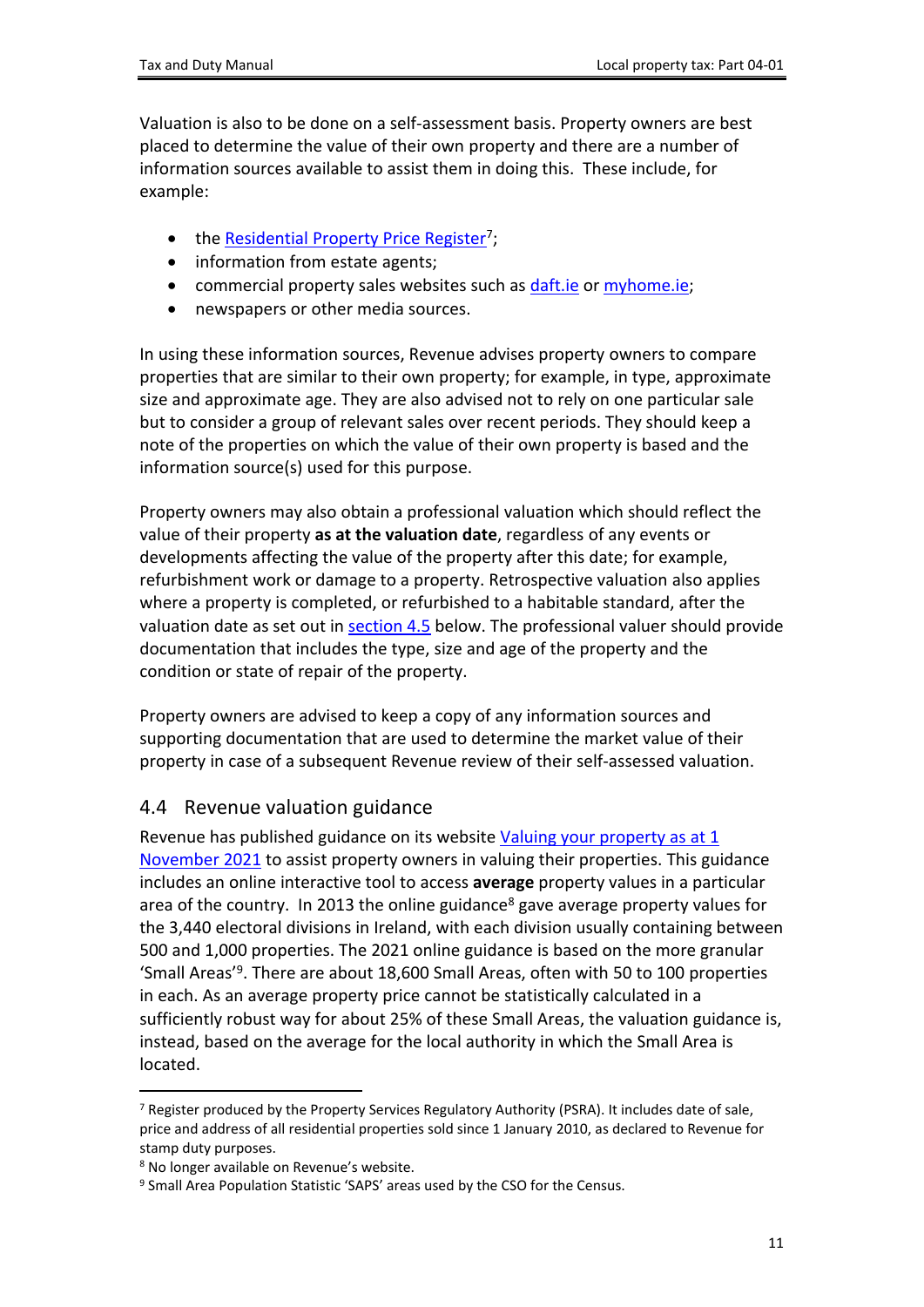The online interactive tool does not reflect a specific market value for any individual property but shows indicative **average** valuation bands for properties in a particular area. Revenue's guidance therefore advises property owners to be aware that these indicative average valuation bands may not reasonably reflect the value of their particular property, the specifics or unique features of which should be considered. Similar caveats apply in relation to the information obtained from the alternative information sources referred to in the preceding section 4.3 above.

### <span id="page-11-0"></span>4.5 Retrospective valuation of 'new' properties

In relation to the first valuation period covering the years 2013 to 2021, an important category of 'non-liable' property were those properties that had not been completed, or refurbished to a habitable standard, on the first valuation date 1 May 2013. These properties were not treated as residential properties. Properties that were completed, or refurbished to a habitable standard (while remaining unoccupied), after 1 May 2013 continued to be non-liable until the second valuation date 1 November 2021. Such properties did not have to be valued before 1 November 2021.

However, in relation to the second valuation period covering the years 2022 to 2025, a property that is completed, or refurbished to a habitable standard, after 1 November 2021 continues to be non-liable only until the liability date (i.e., 1 November in each year) following its becoming a residential property. This means that a property that is completed in June 2022 becomes a liable property on 1 November 2022 in relation to LPT payable for the years 2023 to 2025.

A property that has not been completed, or refurbished to a habitable standard, until after the current valuation date 1 November 2021 must nevertheless be retrospectively valued by reference to that valuation date and not by reference to the date of completion or refurbishment or to the following valuation date 1 November 2025. The property must be valued as if it had actually been a residential property on the preceding valuation date.<sup>10</sup> This treatment ensures that all liable properties are charged on the same valuation basis regardless of when they first become a residential property and liable for LPT.

### **Example: house completed after 1 November 2021**

On the second valuation date 1 November 2021 Áine's self-build house was not yet completed and, without a roof, doors or windows, was not yet a residential property. The house is completed in July 2022 and becomes liable for LPT on 1 November 2022 for the year 2023. Although it was not completed on 1 November 2021, the house (when completed) must be valued at the value that it would have had on that date as if it had been completed on that date. This value then determines the LPT payable for the years 2023 to 2025.

<sup>10</sup> Section 13A.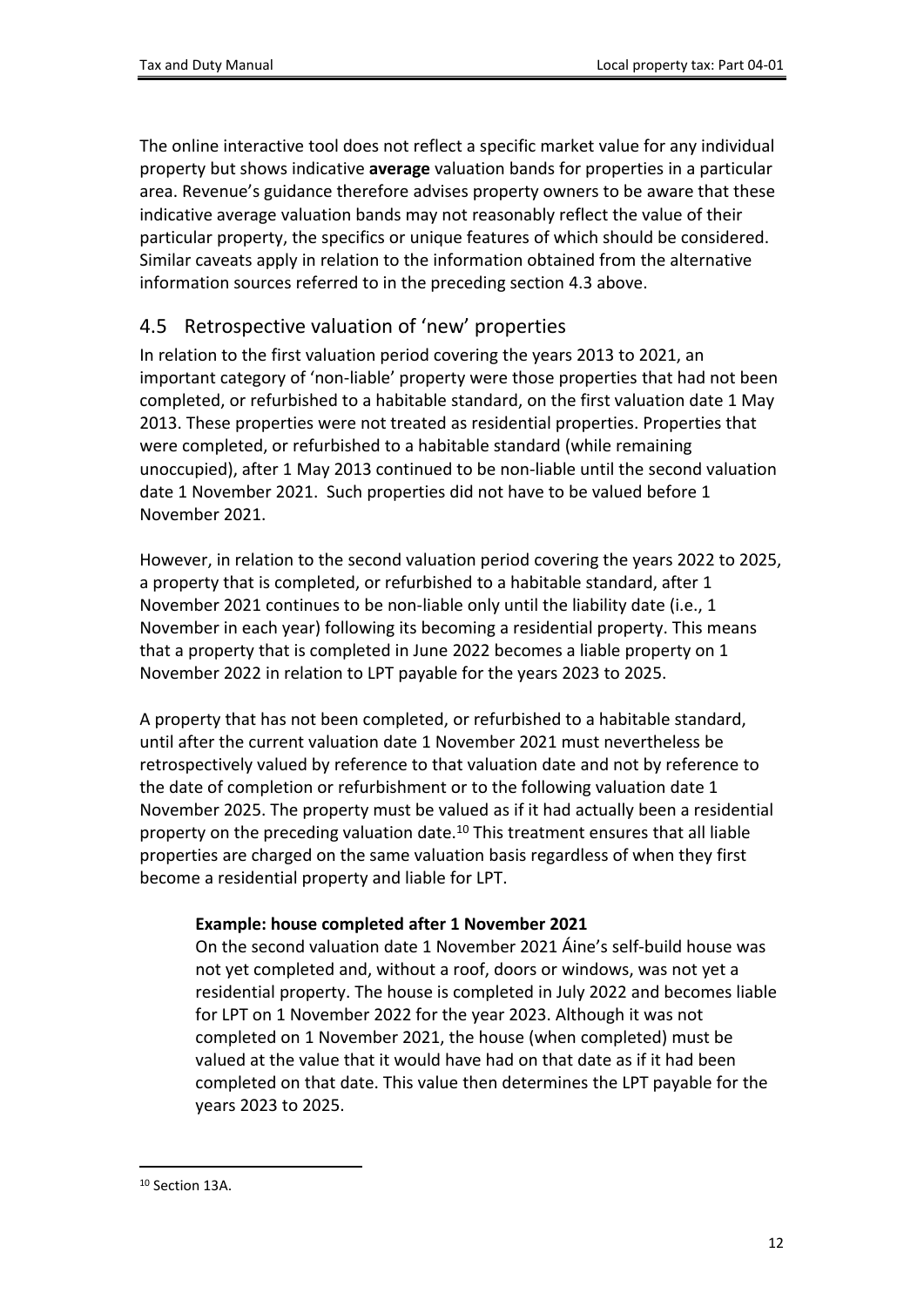## <span id="page-12-0"></span>5 Properties with reduced valuations

Two types of residential property can avail of a lower valuation. These are properties owned by a local authority or an approved housing body or a property that has been adapted for occupation by a person with a disability. An approved housing body is essentially a body that is approved by the Minister for Housing, Local Government and Heritage to provide social housing.<sup>11</sup>

## <span id="page-12-1"></span>5.1 Local authority and approved housing body valuations

The actual chargeable value of a property is disregarded where the liable person in relation to the property is a local authority or an approved housing body.<sup>12</sup> Instead, the chargeable value of such properties is treated as being in the lowest valuation band regardless of their actual market value. The lowest valuation band is 0 to €100,000 for the first valuation period (2013 to 2021) and 0 to €200,000 for the second valuation period (2022 to 2025). However, in relation to the second valuation period, where such a property is sold to a person who is not a local authority or an approved housing body, the new liable person is required to establish the actual chargeable value of the property as at the preceding valuation date and to pay LPT on that basis from the following liability date.<sup>13</sup>

## <span id="page-12-2"></span>5.2 Properties adapted for occupation by a person with a disability

Where a residential property has been adapted to make it more suitable for occupation by a person with a disability and the chargeable value of the property increases as a result of the adaptation work, the chargeable value may, subject to meeting the qualifying conditions for the relief, be reduced. The amount of the reduction will depend on the initial self-assessed valuation band for a property. The maximum reduction allowed is €87,500, which is the width of most of the valuation bands, resulting in a one-band reduction in the LPT liability. See TDM [Part](https://www.revenue.ie/en/tax-professionals/tdm/local-property-tax/part-04/04-03.pdf) [04-](https://www.revenue.ie/en/tax-professionals/tdm/local-property-tax/part-04/04-03.pdf) [03](https://www.revenue.ie/en/tax-professionals/tdm/local-property-tax/part-04/04-03.pdf)"Properties adapted for occupation by disabled persons – reduction in chargeable value" for details of this relief.

## <span id="page-12-3"></span>6 Revenue assessments and estimates

In the first instance, LPT is a self-assessment tax and property owners are responsible for valuing their property. Revenue will generally accept such selfassessed valuations at face value. However, where Revenue disagrees with a person's self-assessed value, it may make an assessment based on its opinion of the appropriate value to be applied. This assessment then displaces the self-assessed value. A Revenue assessment can be appealed to an independent appeals body.<sup>14</sup> While most tax appeals are made to the Tax Appeals Commission, appeals involving

 $11$  Definition in section 2 - "A body approved of or standing approved of, under, or for the purposes of, section 6 of the Housing (Miscellaneous Provisions) Act 1992.".

<sup>&</sup>lt;sup>12</sup> Section 17(8).

<sup>&</sup>lt;sup>13</sup> Section 14(1B) wef from the second valuation date.

<sup>14</sup> Appeals procedures set out in sections 33 and 34.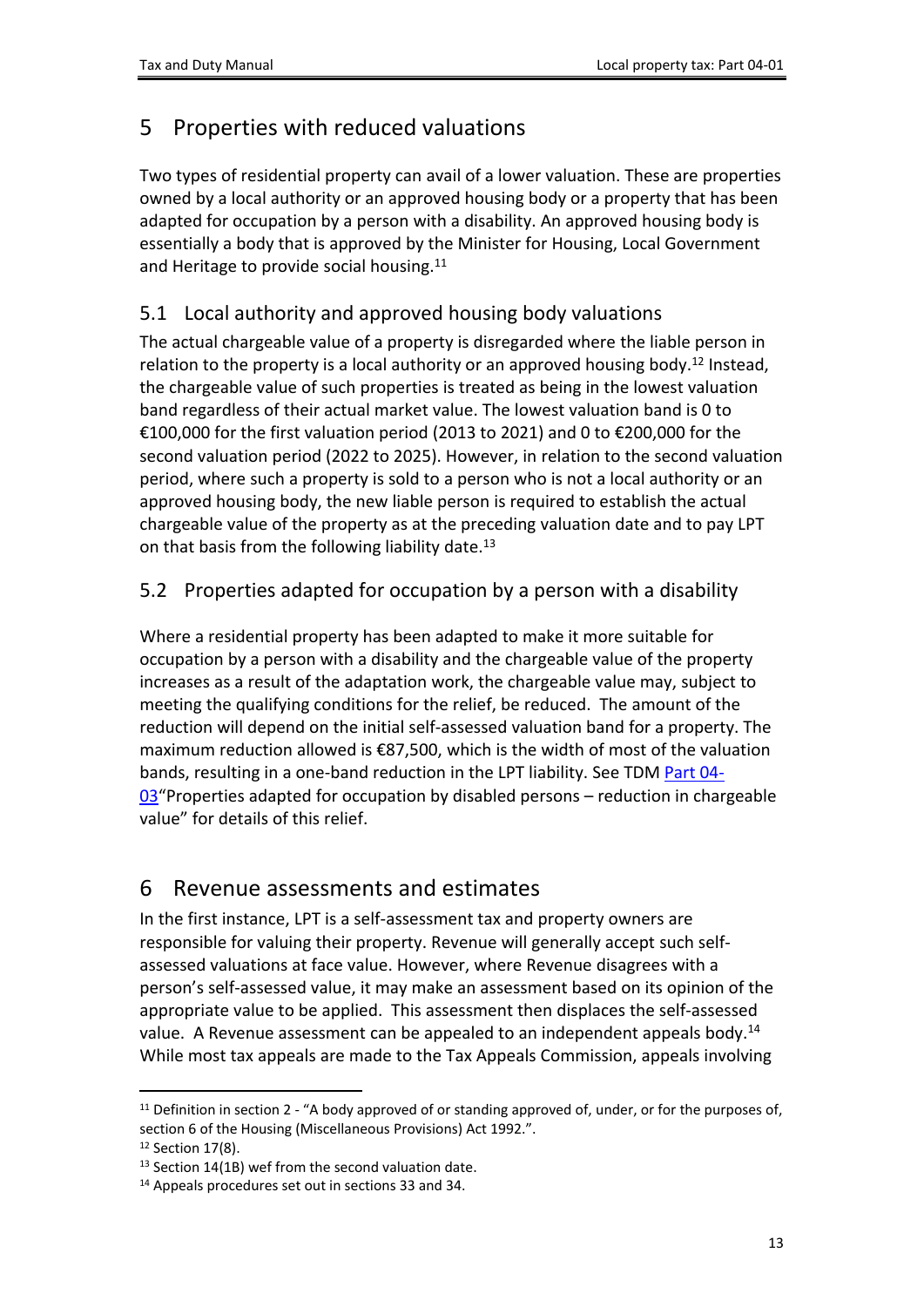disputes about the value of a property are made to a specialist valuation body called the Land Values Reference Committee. See TDM [Part](https://www.revenue.ie/en/tax-professionals/tdm/local-property-tax/part-09/09-01.pdf) [09-01](https://www.revenue.ie/en/tax-professionals/tdm/local-property-tax/part-09/09-01.pdf)"Appeals" for details.

When issuing LPT returns to liable persons Revenue includes a 'Notice of Estimate' of the amount of LPT that will become payable if the liable person does not file a return containing his or her self-assessed valuation.<sup>15</sup> Notwithstanding that this amount is based on indicative average valuation bands for properties in a particular area (referred to in [section](#page-10-0) [4.4](#page-10-0) above) and not on Revenue's valuation of individual properties, it will be the amount that becomes payable unless it is displaced by a liable person's self-assessed valuation or by a Revenue assessment. Payment of the estimate amount may not fully satisfy a liable person's LPT liability. A return containing a self-assessed valuation must still be filed and Revenue can increase or reduce the estimate amount at a later stage or displace it with a Revenue assessment $16$ 

# <span id="page-13-0"></span>7 Self-correction of declared value

Following the filing of their LPT return, liable persons who become aware that their self-assessed valuation was too low or too high may revise that valuation. A revised valuation should only reflect the market value of a property **as at the preceding valuation date and not any changes in valuation occurring after that date as a result of subsequent events or developments;** for example, refurbishment work or damage to a property.

A property valuation can be revised upwards through the online 'Correct Return' service, using [myAccount](https://www.ros.ie/myaccount-web/sign_in.html?execution=e2s1&lang=en), [Revenue](https://www.ros.ie/) [Online](https://www.ros.ie/) [Service](https://www.ros.ie/) or the [LPT](https://lpt.revenue.ie/lpt-web/views/login.html?execution=e1s1) [online](https://lpt.revenue.ie/lpt-web/views/login.html?execution=e1s1) [service.](https://lpt.revenue.ie/lpt-web/views/login.html?execution=e1s1)

A downwards revision of a valuation must be approved by Revenue's LPT Branch who require the submission of the following information:

- the reason for the original over-valuation;
- confirmation of the revised self-assessed valuation band or actual chargeable value; and
- documentation to support the revised valuation such as details of sales of similar properties in the immediate area (for example; [Residential](https://www.propertypriceregister.ie/website/npsra/pprweb.nsf/PPR?OpenForm) [Property](https://www.propertypriceregister.ie/website/npsra/pprweb.nsf/PPR?OpenForm) [Price](https://www.propertypriceregister.ie/website/npsra/pprweb.nsf/PPR?OpenForm) [Register](https://www.propertypriceregister.ie/website/npsra/pprweb.nsf/PPR?OpenForm) or websites such as [daft.ie](https://www.daft.ie/) and [myhome.ie\)](https://www.myhome.ie/), a professional valuation, house price surveys in the immediate area, or photographs of the property which clearly indicate the features that warrant a lower valuation.

A revised valuation retrospectively applies to all years in the particular valuation period. Any additional liability becomes payable immediately and is subject to interest on late payment from the original due date.

It may happen that vendors seek to revise their self-assessed valuations as part of the tax clearance procedures that Revenue operates in relation to the sale or

<sup>15</sup> Sections 47 and 49.

<sup>16</sup> Sections 48 and 50.